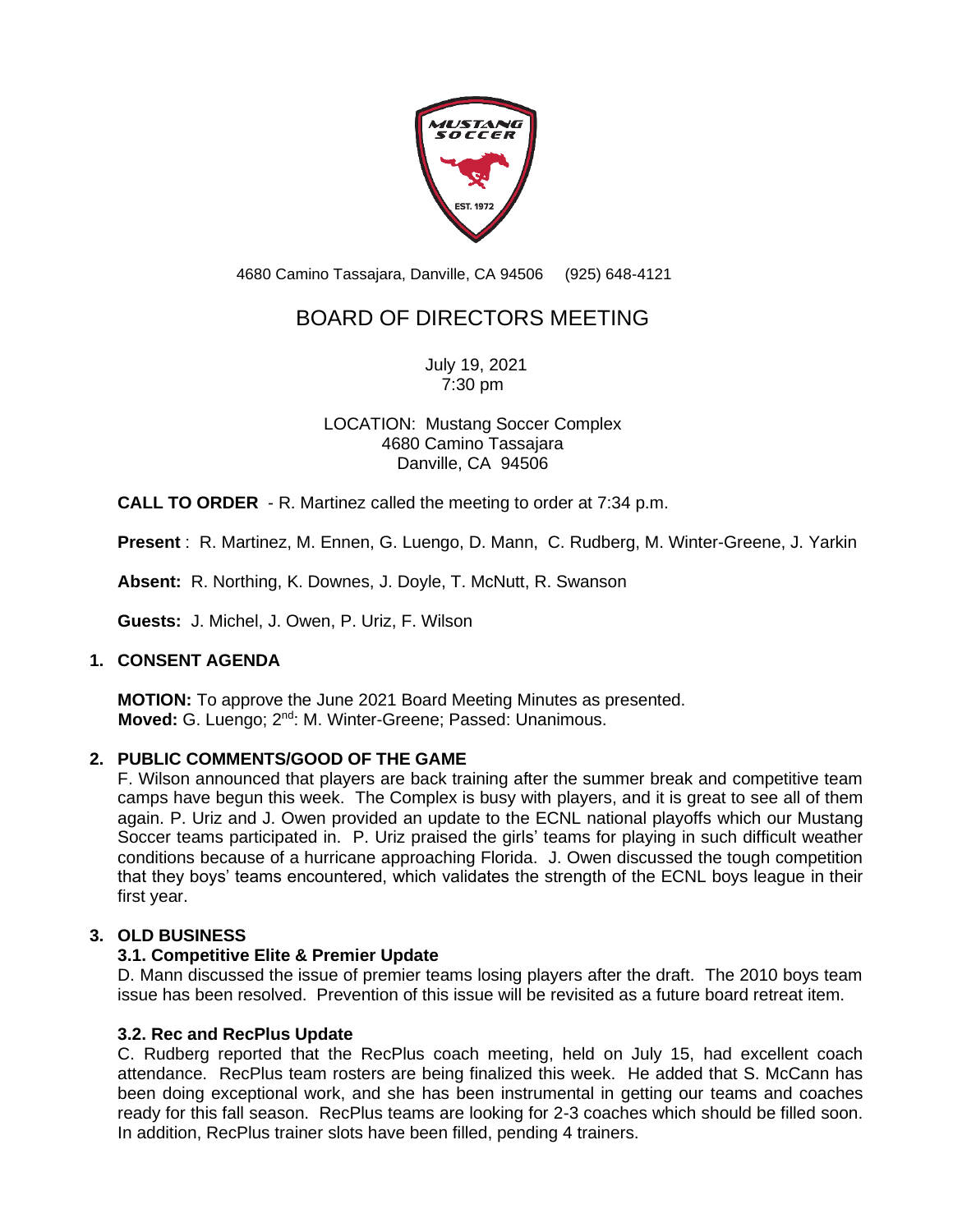M. Winter-Greene reported that the first Recreational coach meeting is scheduled next week on July 22<sup>nd</sup>, with the remaining coach meetings on July 29<sup>th</sup> and August 5<sup>th</sup>. T. McNutt is continuing to gear up the Youth Coaching program to help fill in those teams without parent volunteer coaches.

The RecPlus Jamboree Tournament is slated for July 21-22. Coaches will be required to signup for their team participation. Approximately 40-50 games will be played over the weekend, and these games will be used for training our new referees.

### **3.3. Equipment Update**

Nothing to report.

### **3.4. Referee Update**

J. Yarkin reported that referee recruiting is in progress. A referee field session training was held last Friday. Currently, there is approximately 30 new referees signed up. The next field session is scheduled for August  $13<sup>th</sup>$ . No one has signed up to date for the Grade 9 Referee program which is the parent volunteer referee program for Rec and RecPlus teams. With coach meetings recently beginning, this is to be expected right now.

For the Stampede Tournaments, approximately 70 referees have posted their availability. Out of area referees may be utilized for the Older Stampede weekend.

J. Yarkin's college volunteer has been working on the Mustang Soccer referee social media platform. The goal is keeping kids involved and interested as referees with the use of social media.

Lastly, the Rules webinar has not been finalized. Upon receipt of the recording, J. Yarkin will share the video with the Board members.

#### **3.7. Tournament Update**

G. Luengo reported that F. Wilson, P. Uriz, J. Owen and M. Kelley are working together on the Stampede Tournament brackets. The Younger Stampede weekend (August 6-8) has an estimated 50 teams playing at the Complex and Sycamore fields; while the Older Stampede weekend (August 14-15) will have 64 teams playing at various locations. F. Wilson added that local hotels contracts have been finalized for traveling teams and referees. M. Durkee will be sending out a signup genius to request parent volunteers from participating Mustang Soccer teams.. In addition, G. Luengo will be providing a dining around town guide for traveling teams. F. Wilson provided a Town of Danville contact, Jill Bergman, that could assist with that listing.

# **3.8. Sports Alliance Update**

Field crews are working to secure goals at Sycamore fields. In addition, work continues to have Sycamore, MTV, and MSC fields ready for tournament play. Another set of goals will be added to MTV.

The July Sports Alliance meeting is scheduled for next Wednesday evening. The DTV grass lighting project is in progress. A 90 day response is being requested from nearby residents. Once project receives final approval, work could begin in late fall.

# **4. COMMITTEE REPORTS**

**4.1. Honor the Game** Nothing to report.